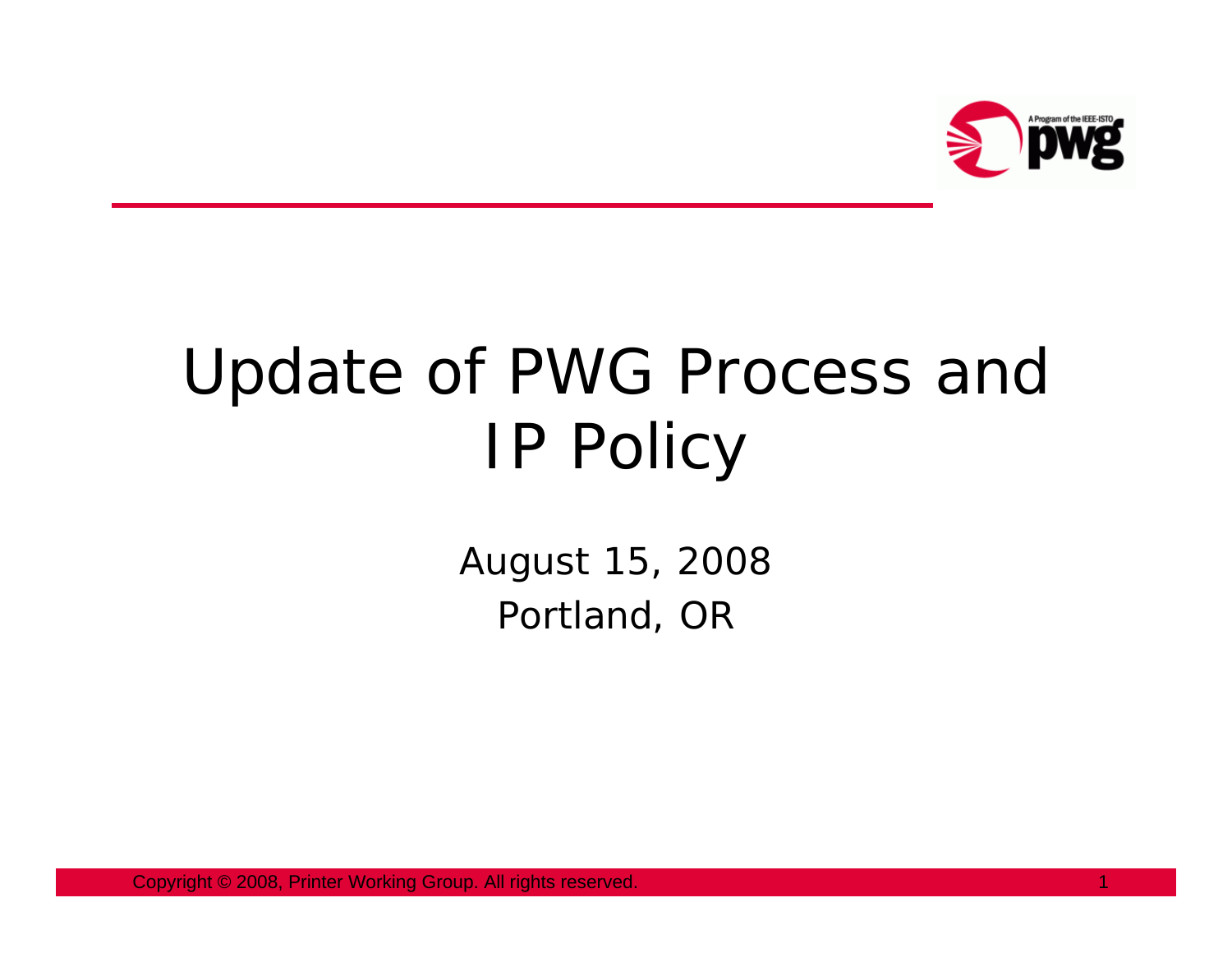

- Motivating Factors For the Update
- What's the same, different, and new…why.
- PWG Definition of the Standards Development Process v3.0 Review
- PWG Policy on Intellectual Property and Confidentiality Review
- New Membership PDF Form Review
- New Letter of Assurance PDF Form Review
- New Note Well statement Review
- $\bullet$ Review of Issues and Action Items
- $\bullet$ Next Steps
- Adjourn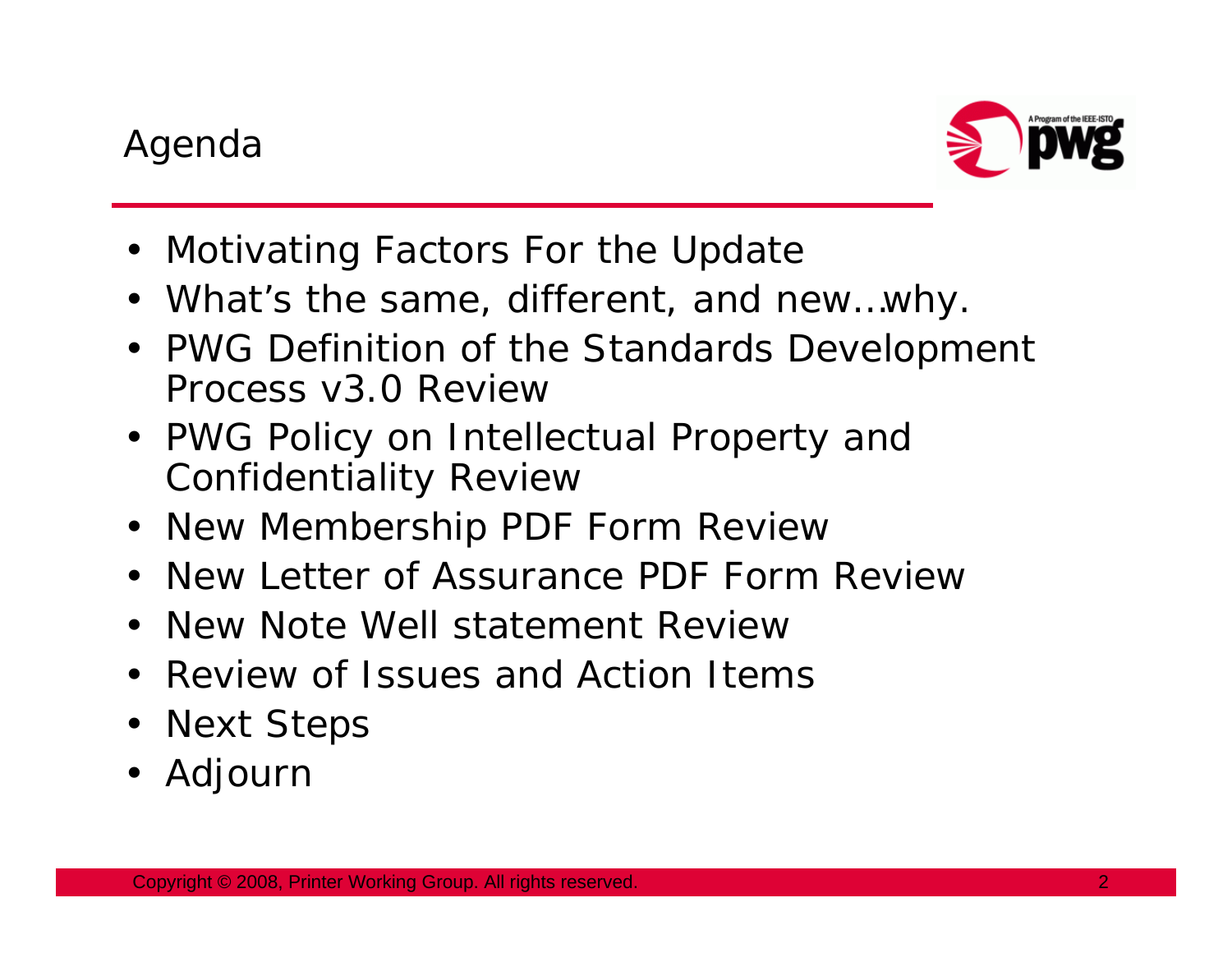

- • The IP Policy has caused issues with both new members as they join and also with current member's interpretation.
	- Example: Some current members don't vote on any Formal Votes because of a view that a Patent Search is required. ("shall disclose any known Patents…")
	- The language used in the IP Policy is out of date with respect to the language used by peer standards setting groups or consortia.
- The current policy refers to PWG Standards and Proposed Standards, not Candidate Standards etc.
- The current policy in unclear as to the procedures if a member is requested to submit an LOA but does not feel they actually have relevant IP.
- There is a desire to maintain a continued alignment with the concepts and language used by the IEEE Standards Association.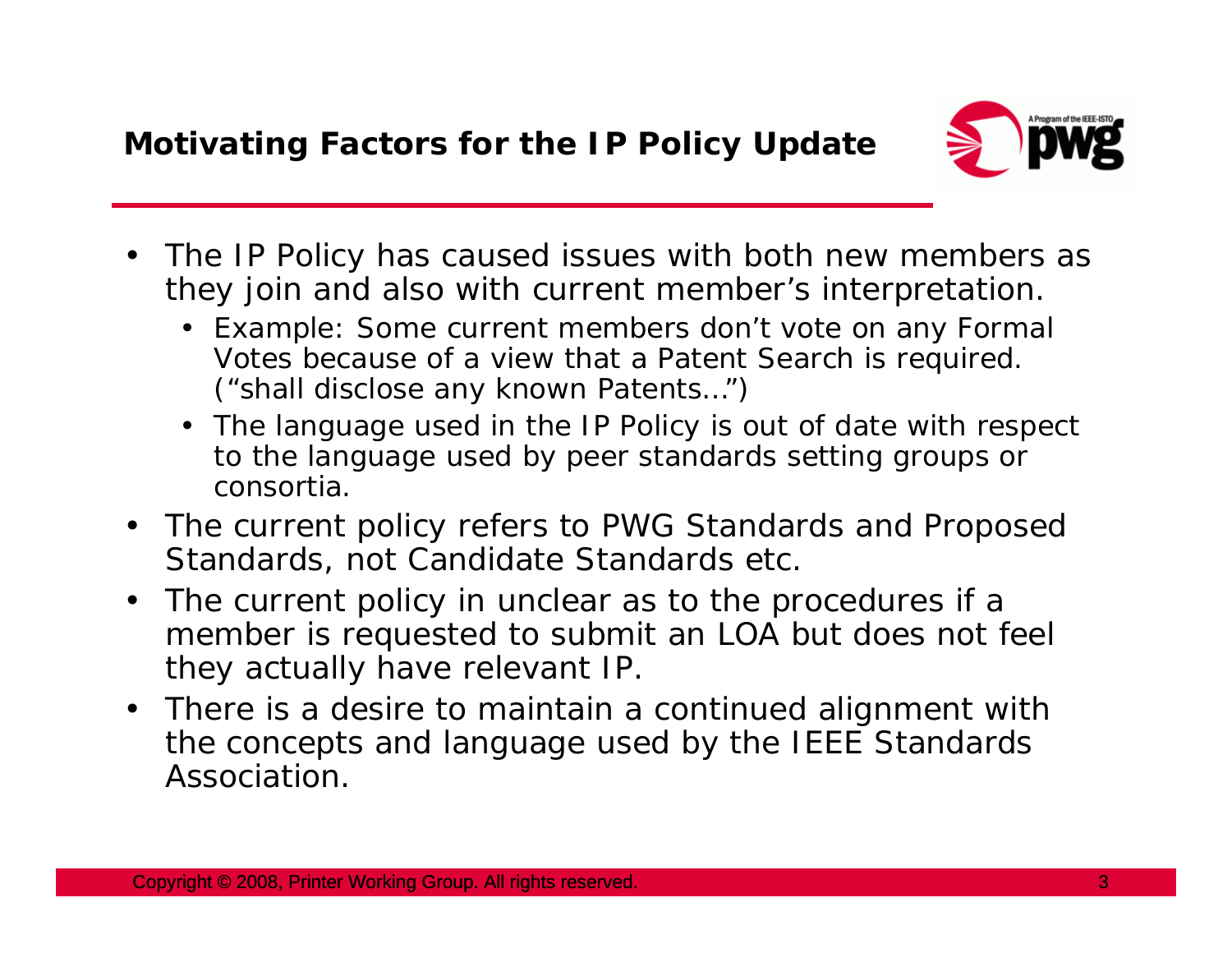

- The current document doesn't define membership categories…this is only on the membership form.
- The current document has an errata that needs to be incorporated.
- The current "process" document also contains the IP Policy. There is a desire to move this to an independent document such that the process document can be maintained independently.
- There are currently very active contributors to the work of the PWG that fit neither of the two current membership categories.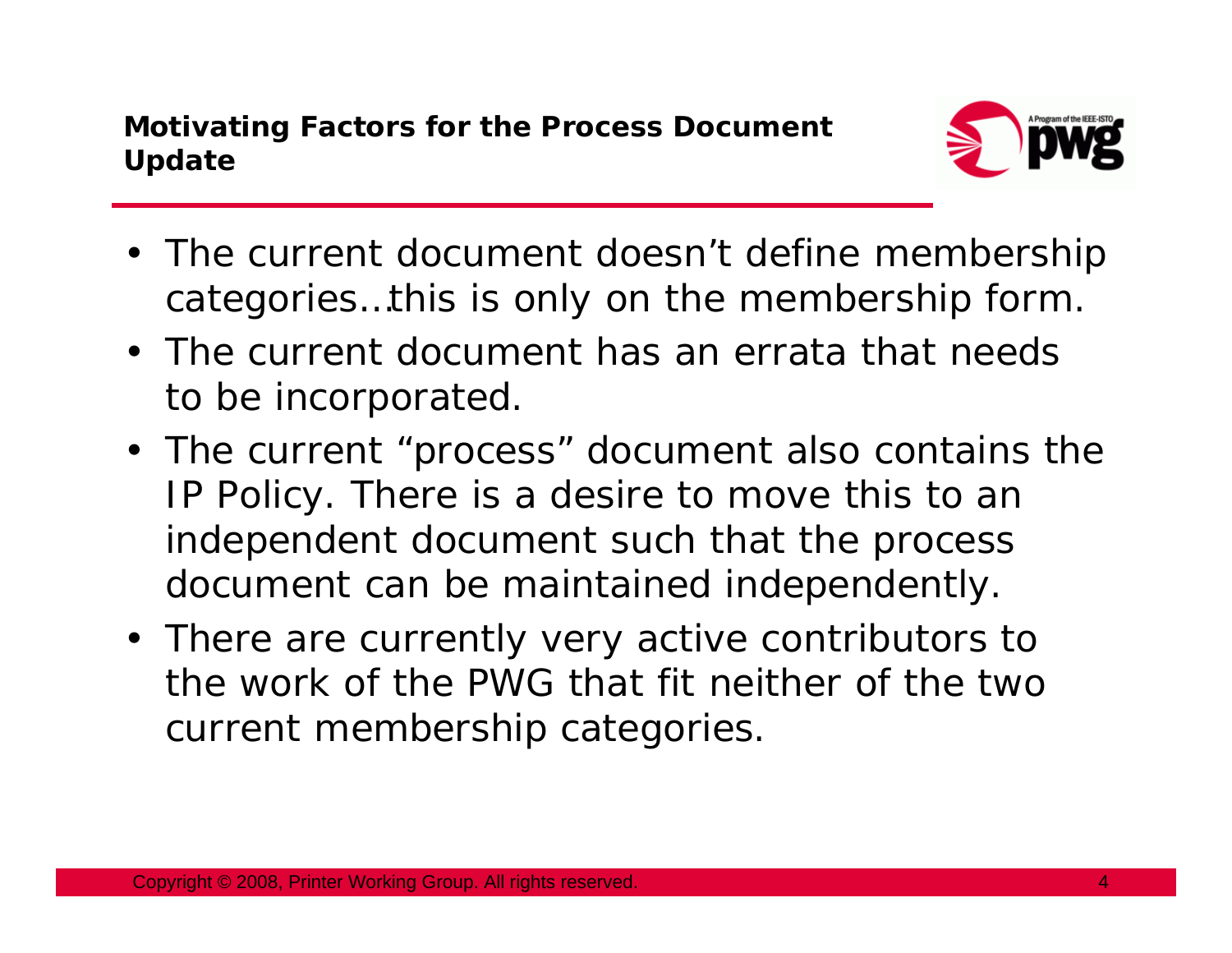## **What's changed in the draft Process 3.0 document**

- • Membership Categories
	- • The currently defined categories of Large Corporation (>10 M USD annual revenue) and Small Corporation (< 10 M USD annual revenue) are documented.
	- A new "Individual" membership category is defined that has a nominal annual membership fee. An Individual member can Chair, Vice-Chair, Secretary etc. a PWG Working group, but cannot be a PWG Officer. This is a non-voting membership category.
- • Why the new Level?
	- • PWG gets a signed membership agreement indicating an acceptance of the PWG's IP Policy.
	- $\bullet$  The current operation of the PWG is no longer in violation of its own process.

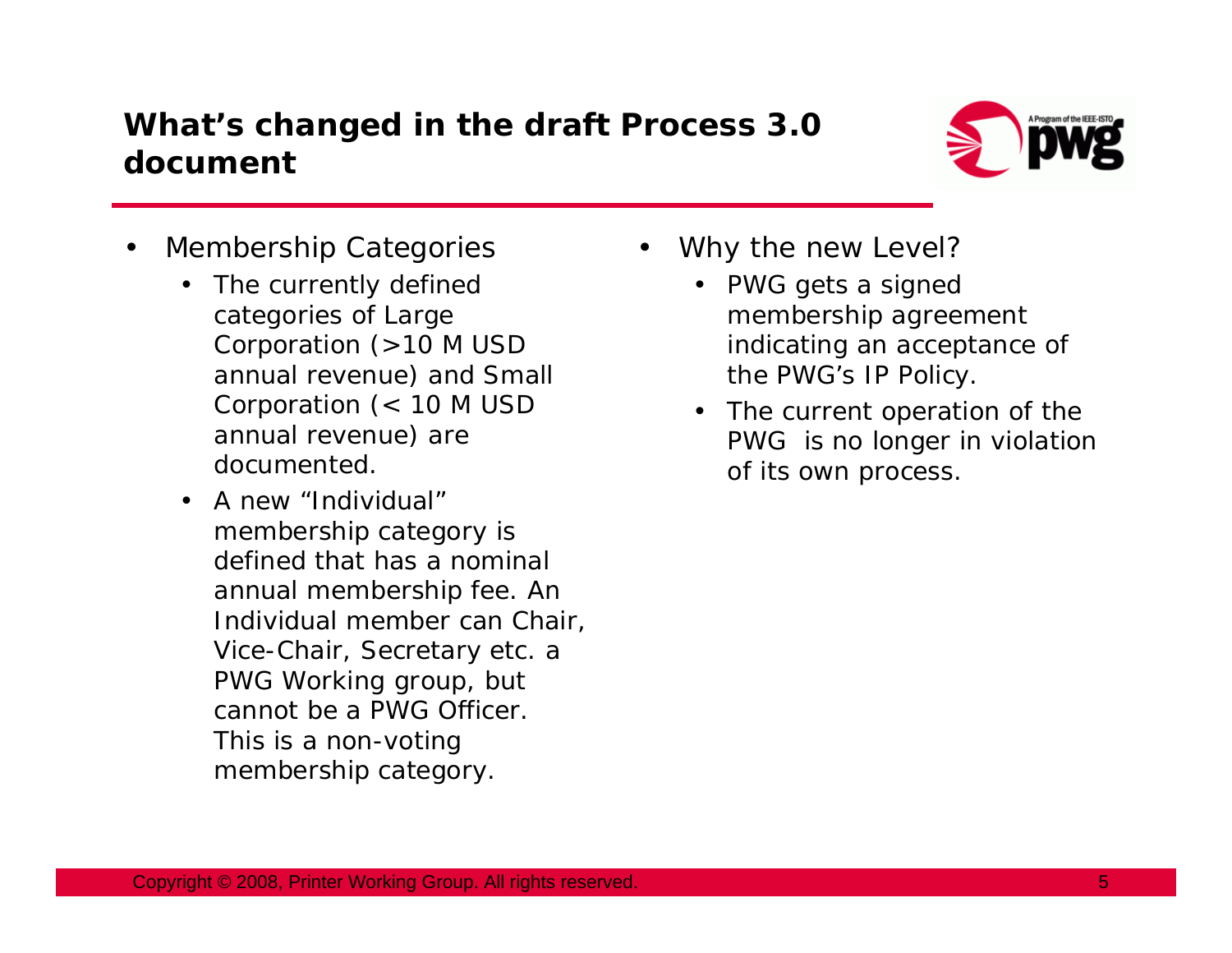

- Process errata integrated
	- The PWG Last Call procedure was modified from the original Process V2 document to address the timing of Last Call relative to a PWG Plenary(F2F) meeting.
- The Intellectual Property and Confidentiality chapter has been removed (new separate document created).
- $\bullet$  Removed the historical list of authors, contributors to the document.
- $\bullet$  No Other modifications to Version 2 of the process document have been made.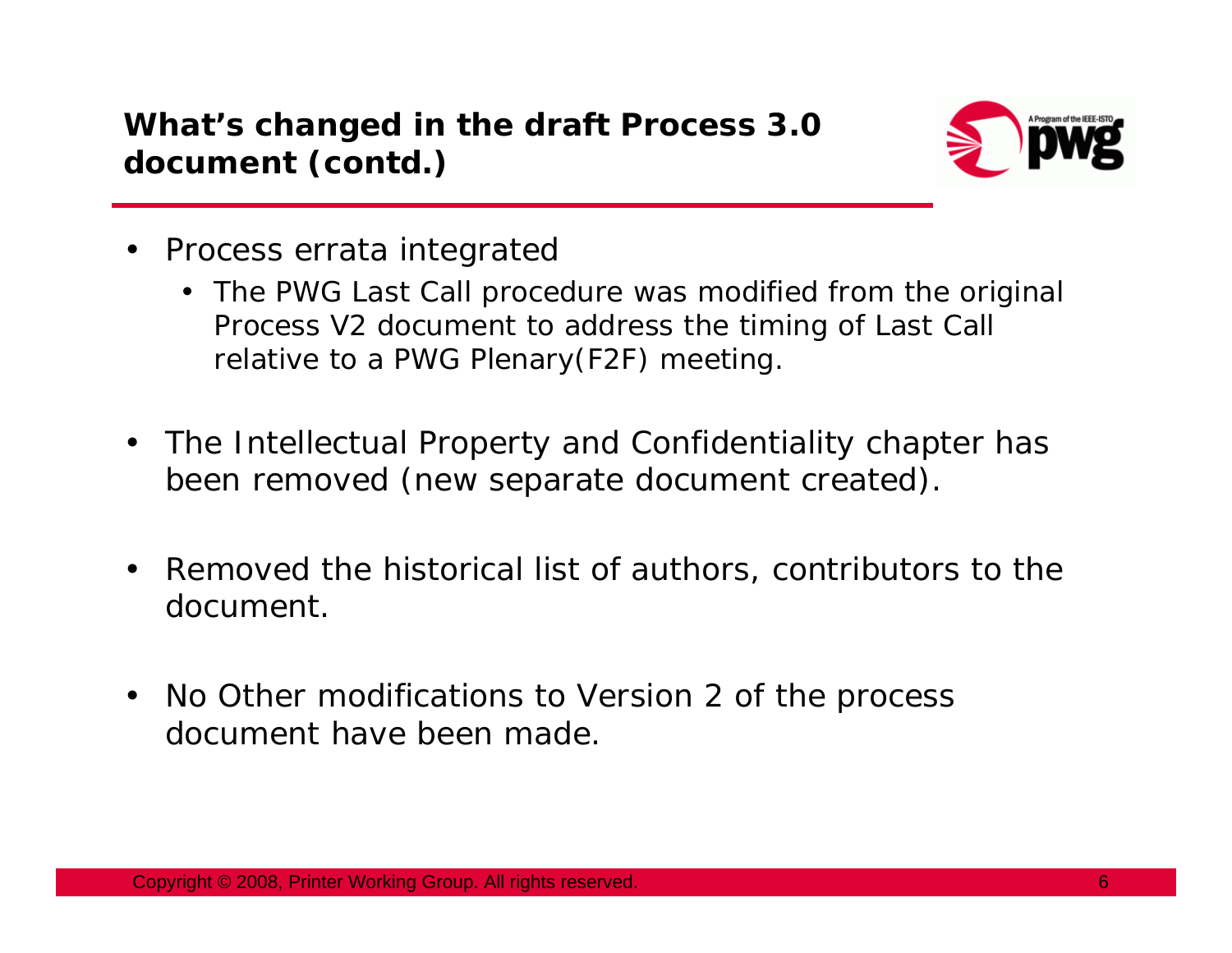## **What's new in the new IP Policy vs. the old version.**



- The new IP Policy and LOA Form reflect the current IEEE Standards Association IP Policy verbatim (only the names have changed, text is used with permission of the IEEE)
	- Provides an explicit mechanism for indicating that no relevant Patent Claims exist.
	- Provides an OPTIONAL mechanism to indicate sample licensing fees etc.
	- Provides a mechanism for indicating affiliates that are or are not included in the scope of a Letter of Assurance.
	- Defines what is expected of members relating to "Reasonable and Good Faith Inquiry, and Patent Searches related to potential Patent Claims.
	- Removes the language about the PWG owning, and licensing Intellectual Property on its own.
	- In addition to the 100 percent approval of ALL PWG members for changes in the policy, adds a mechanism for acceptance of a new policy via the membership agreement (re-signing).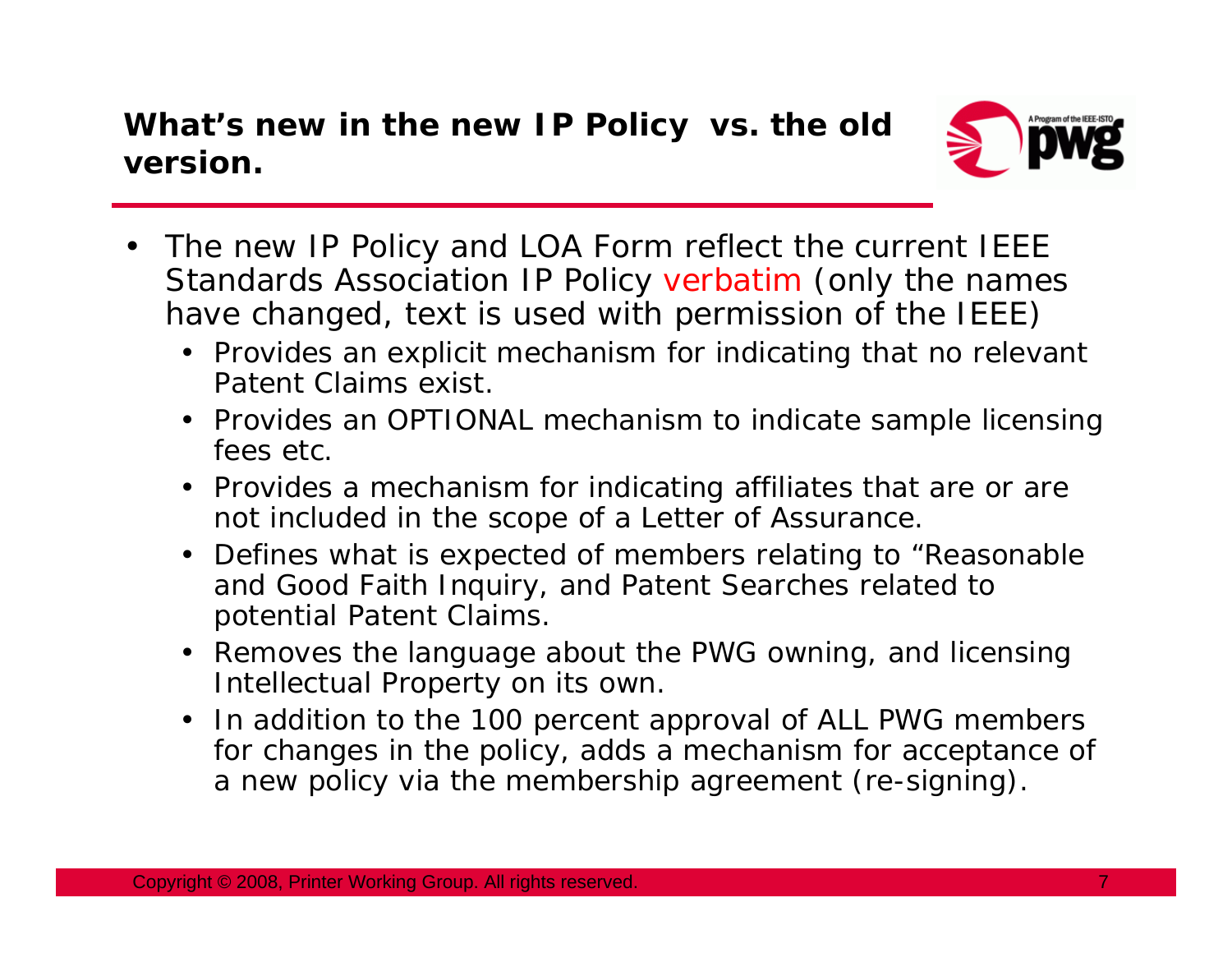**What's new in the new Confidentiality Policy vs. the old version.**



- • The new Confidentiality Policy is modeled after the IETF's policy.
	- Provides explicit language about what is, and is not considered a contribution to the PWG and how such a contribution may or may not be used in the PWG.
	- Removes a NEVER used ability for PWG members to set terms and conditions relating to copyrighted material contributed to a PWG effort. (this does NOT include Intellectual Property)
	- Removes a NEVER used ability for PWG members to create a "closed PWG project" where only PWG members who have signed a confidentiality agreement can participate.
	- Defines a "Note Well" that binds non-members, that may attend a meeting/call/etc. and participate and contribute to PWG efforts, to acknowledge and accept the PWG's operating procedures and acceptance of the PWG Policy on Intellectual Property and Confidentiality.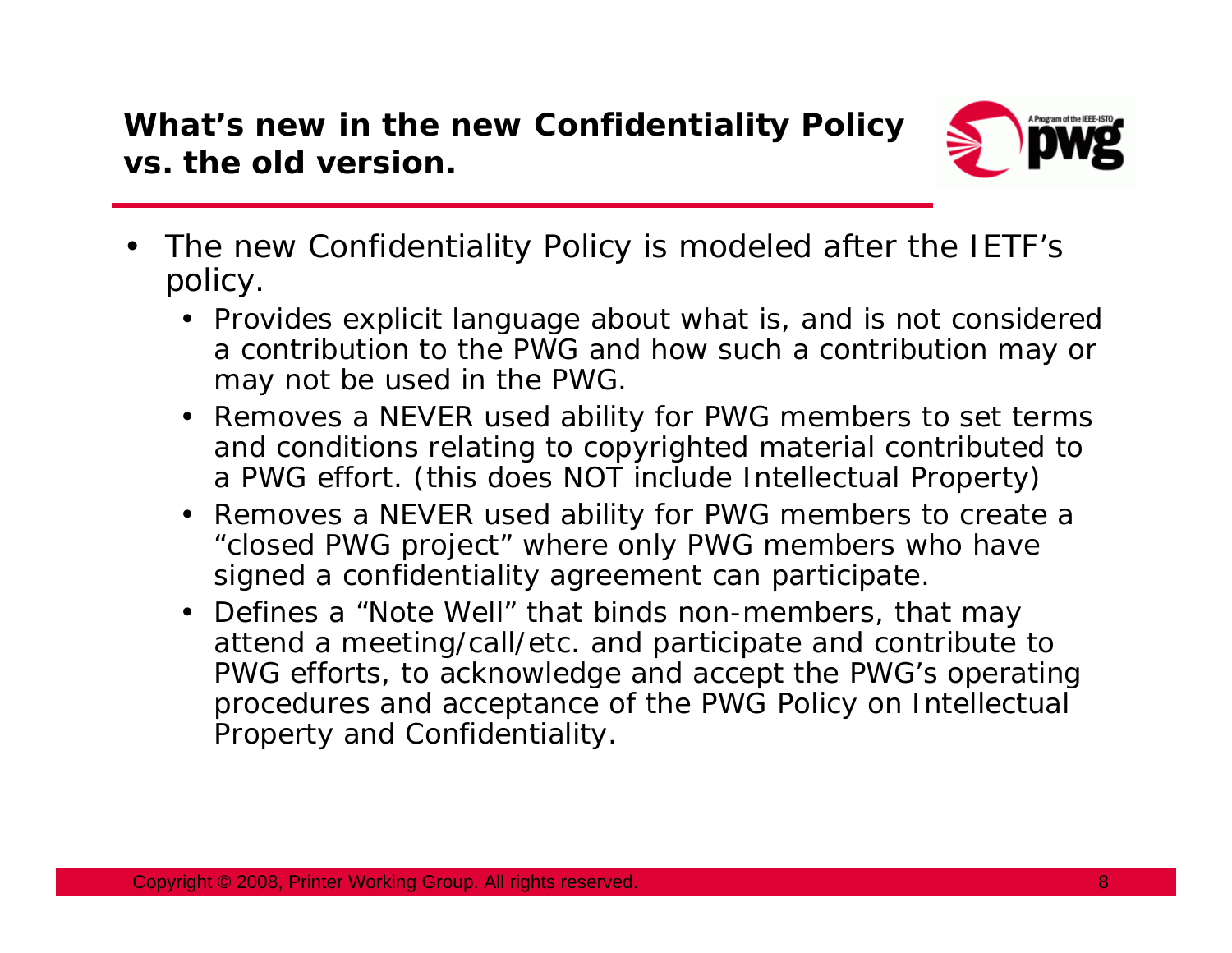**Discussion, Review of Issues and Action Items (after review of new documents)**